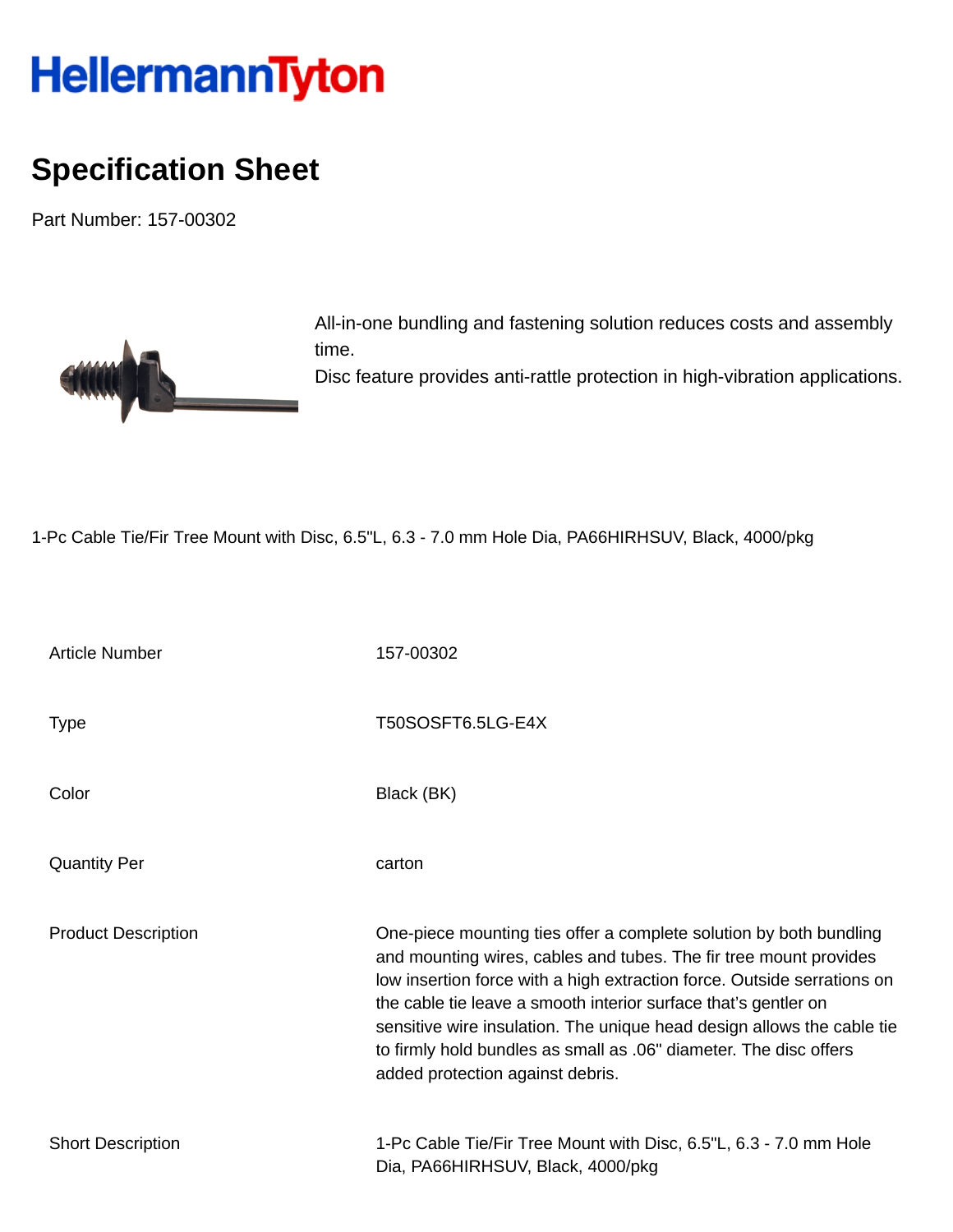| Minimum Tensile Strength (Imperial)   | 50.0                    |
|---------------------------------------|-------------------------|
| Minimum Tensile Strength (Metric)     | 225.0                   |
| Length L (Imperial)                   | 6.5                     |
| Length L (Metric)                     | 165.0                   |
| <b>Fixation Method</b>                | <b>Fir Tree</b>         |
| <b>Identification Plate Position</b>  | none                    |
| Releasable Closure                    | No                      |
| <b>Tie Closure</b>                    | plastic pawl            |
| Variant                               | <b>Outside Serrated</b> |
| Width W (Imperial)                    | 0.18                    |
| Width W (Metric)                      | 4.6                     |
| <b>Bundle Diameter Min (Imperial)</b> | 0.04                    |
| <b>Bundle Diameter Min (Metric)</b>   | 1.0                     |
| <b>Bundle Diameter Max (Imperial)</b> | 1.38                    |
| <b>Bundle Diameter Max (Metric)</b>   | 35.0                    |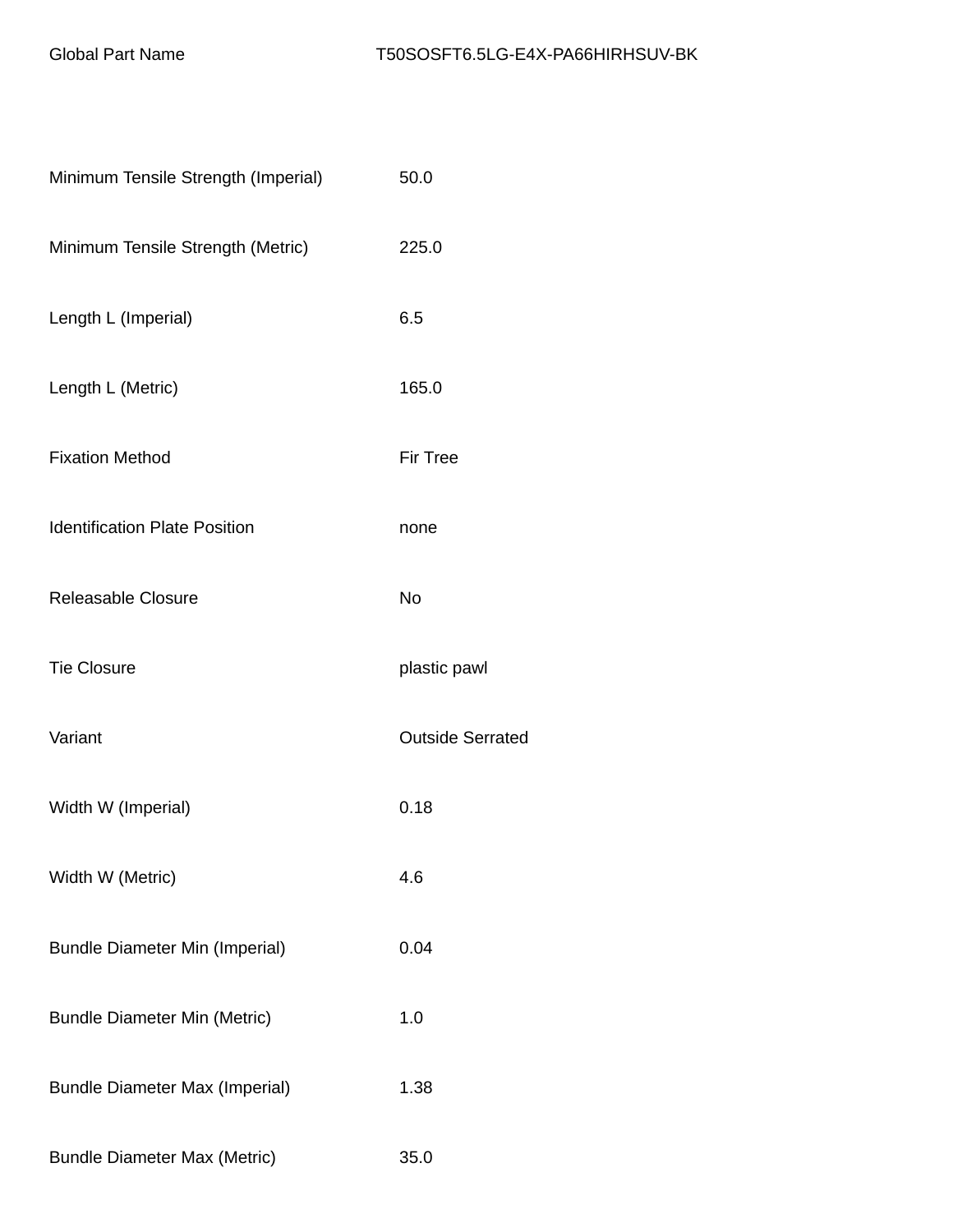| Thickness T (Imperial)                  | 0.05           |
|-----------------------------------------|----------------|
| Thickness T (Metric)                    | 1.3            |
| Panel Thickness Min (Imperial)          | 0.03           |
| Panel Thickness Max (Imperial)          | 0.28           |
| Panel Thickness Min (Metric)            | 0.7            |
| Panel Thickness Max (Metric)            | 7.0            |
| Mounting Hole Diameter D (Imperial)     | $0.25 - 0.28$  |
| Mounting Hole Diameter D (Metric)       | $6.3 - 7.0$ mm |
| Mounting Hole Diameter D Min (Imperial) | 0.25           |
| Mounting Hole Diameter D Max (Imperial) | 0.28           |
| Mounting Hole Diameter D Max (Metric)   | 7.0            |
| Disc Diameter (Metric)                  | 16.0           |
| Disc Diameter (Imperial)                | 0.63           |

Material Polyamide 6.6 high impact modified, heat and UV stabilized (PA66HIRHSUV)